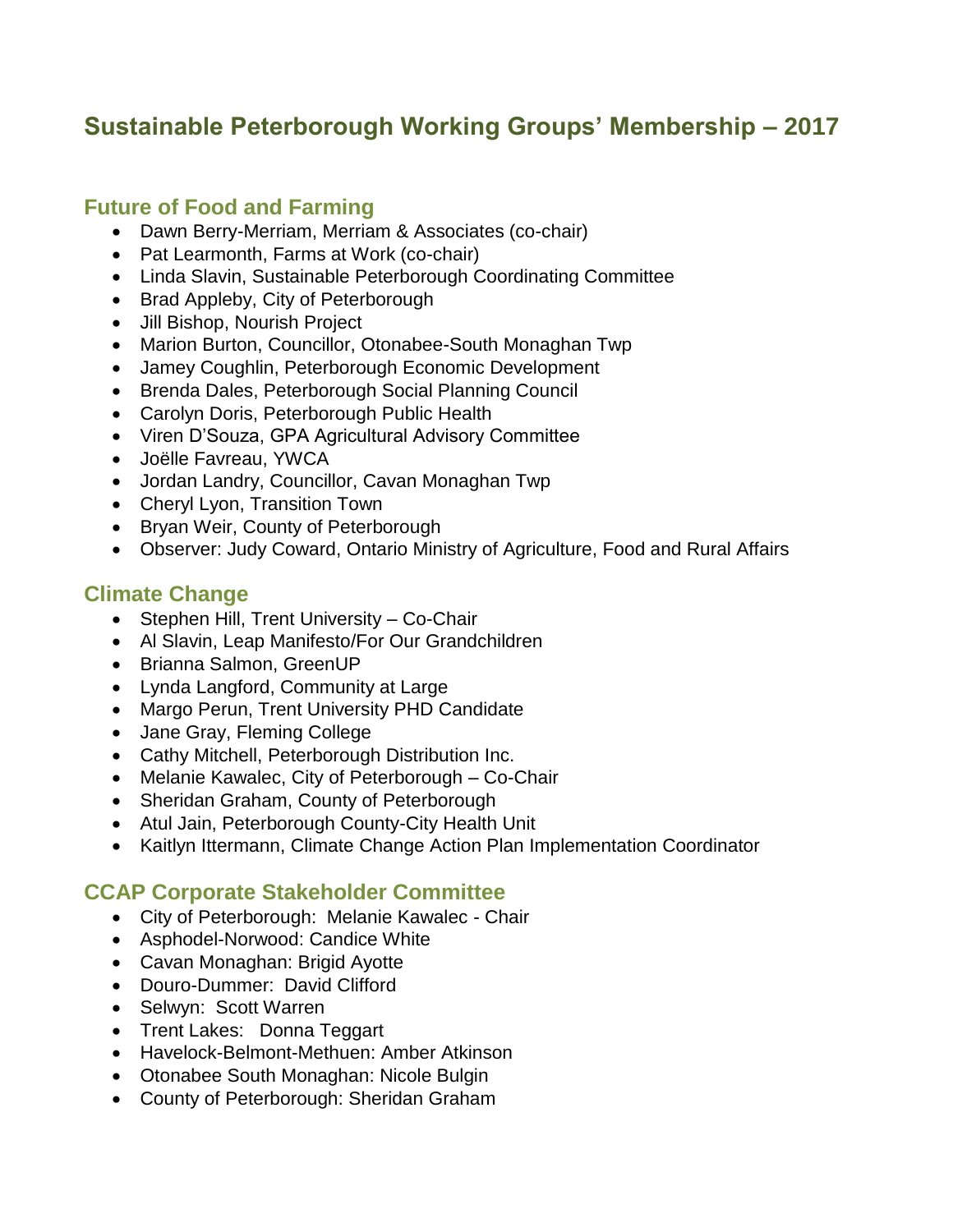- North Kawartha: Alana Solman
- Hiawatha First Nation: Denise Graham
- Curve Lake First Nation: Brian Hamilton
- PDI: Liana Urquhart
- Hydro One Networks Inc.: Gillian Lind
- Enbridge Gas: Don Armitage
- CCAP Implementation Coordinator: Kaitlyn Ittermann

#### **Sustainable Peterborough Business Initiative**

- Cathy Mitchell, Peterborough Distribution Inc.- Co-Chair
- Craig Mortlock, Mortlock Construction Co-Chair
- Rob Arkell, Cambium Inc.
- Mario Serracino, Lansdowne Place
- Andre De Bellefeuille, AE Electric
- Anca Pascalau, Sustainable Peterborough
- Tyler Nolan, SGS
- Natalie Ambler, Swish Maintenance Ltd.
- Andrew Laing, TD Bank Group
- Matthew Braithewaite, PED

#### **Energy**

- Sheridan Graham, County of Peterborough Chair
- Melanie Kawalec, City of Peterborough
- David Whitehouse, PDI
- Joseph Jedinak, PDI
- David Clifford, Douro-Dummer Twp

# **Healthy Kids Community Challenge**

- Linda Mitchelson Co-Chair, Social Services Division Manager, City of Peterborough
- Hallie Atter Co-Chair, Manager of Community Health Programs, Peterborough City County Health Unit
- Lise Leahy, Registered Dietician, Peterborough Regional Health Centre
- Joelle Favreau, Community Development & Compass Training Centre Supervisor, YWCA
- Peter Mangold, Superintendant, Kawartha Pine Ridge District School Board
- Gerry Barker, Manager of Parks and Facilities, Township of Cavan Monaghan
- Heather Stephens, Manager of Community Outreach & Youth Programs, YMCA
- Deanna Moher (interim) Healthy Kids Community Challenge Project Coordinator, Peterborough Public Health
- Sandra Robinson Program Manager, Children's Services City of Peterborough
- Marcy D'Alessandro Student Achievement Consultant, Peterborough Victoria Northumberland and Clarington Catholic District School Board